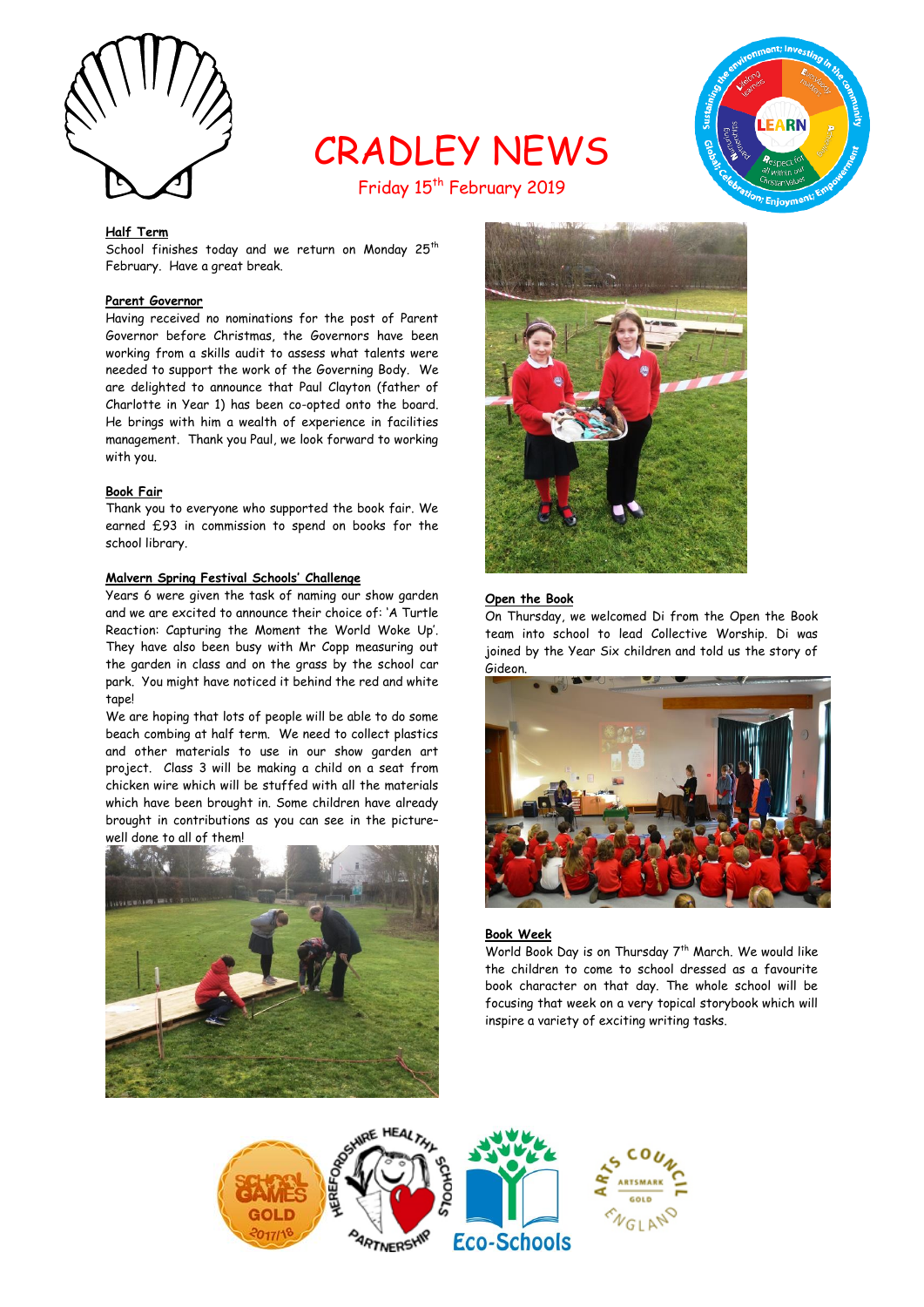## **Residential Meetings**

The meetings for next year's residentials will take place on Wednesday 27<sup>th</sup> February. The meeting for current Year 2/3 pupils will take place at 6pm, followed by a meeting for current Year 4/5 children at 6:30pm.

### **School Council**

School Council are hosting a onsie/home clothes day for the special occasion of Red Nose Day. It will be on the  $15<sup>th</sup>$  of March and you will be fined  $£1$  if you want to participate in this event and the money will be sent to Comic Relief.

Thank you, School Council

#### **Nursery**

We have started off our week in Nursery in P.E on Monday morning creating movement in response to different music. We also had a little visit from the pirate Captain Ocean and Captain Oceans favourite game was musical statues so we all joined in whilst dancing to pirate music. On Tuesday we decorated valentine's cards with stay and play. Outside this week we have been bird watching as we have a little birdy, called Robbie the Robbin who visits us regularly. The children thoroughly enjoy our visits from Robbie and we are slowly mastering the skill of being quiet and still to watch him eat the bird food. Thursday was very exciting, we opened up our doors to invite the local village toddler group to come and play with us for the morning. We all had a wonderful time playing with new friends and meeting new parents. We have finished off our final week of term by cooking some delicious cakes with Katrina, our very own Mary Berry.



#### **Class 1**

This week in Maths we have been practising writing numbers on the back of the person in front of us, with fingers not pens! In English we are getting to grips with re-telling our RWI stories verbally, by using picture story maps and actions to prompt. Once we know what we are going to write, it makes the whole process easier for us, as we can then concentrate more on how we write it. In PE we had a fab game of 3v3 in mini football, putting into practice the attacking and defending skills we have been working on this half term. In RE we have looked at

the theme of Belonging and talked about groups we belong to. In topic we have been looking at animals we might find near rivers and canals and grouping them. We ended our week going out with our Year 6 buddies and doing some birdwatching.

### **Class 2**

In Class 2 we have been thinking about Malvern and what you can do there. This is part of our topic about mountains and we are enjoying finding out about our very own local hills. In maths we are making links between fractions, multiplication and division. We have been writing number sentences after looking at dot arrangements (arrays) which show different numbers. In Forest School we are into our final sessions when we are doing some weaving using natural materials. This links with our lessons on rivers which also 'weave' towards the seal

### **Class 3**

Mixed in with a week of assessments, the children have enjoyed researching animals of the rainforest and then making plastercine models of them for their stop frame animation scenes. The sets are coming along beautifully too with lots of lovely sparkly stones to make rivers and ponds amongst the leafy green trees. The children have finally completed their descriptive passages about the rainforests, with some wonderful vocabulary and extended sentences. In Music they have had fun playing around with rainforest raps, and they have thought carefully about what they could personally do to help preserve all trees, the lungs of the world.

## **Class 4**

This week Class 4 have been continuing to work hard. In English, we planned and wrote a diary entry from the point of view of a modern child in the Stone Age. In Maths, we have been developing our mental maths knowledge to support some written methods and to apply to other more complex mental maths problems. In the afternoons, we had a great time building Stone Henge from biscuits and looking at the life of people in Skara Brae, sharing the projects we had completed for homework. We have also performed our Class dance which was recorded for us to watch and evaluate. We also looked at how to communicate safely with others online in e-safety.